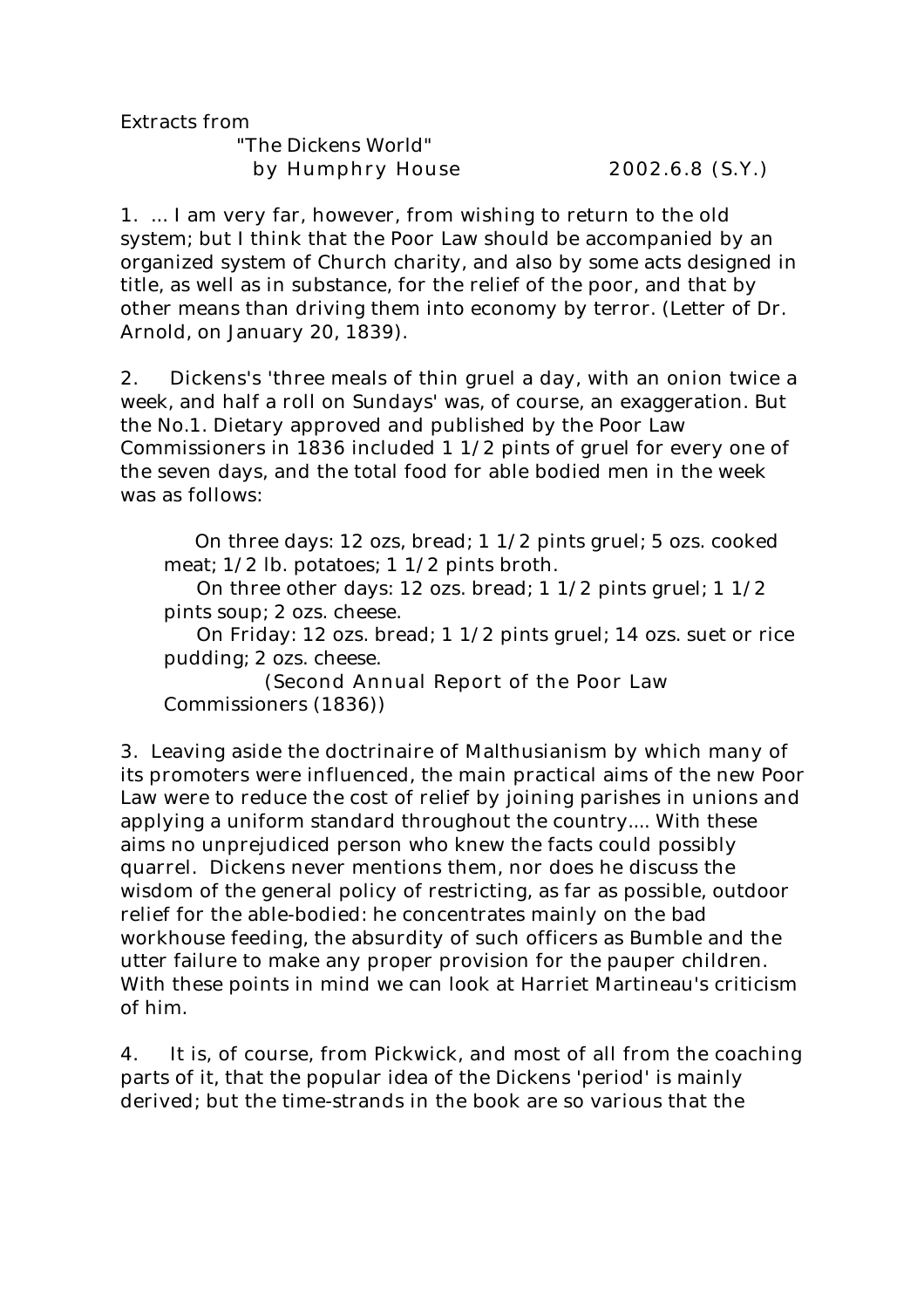period they suggest is an imaginary one: retrospection and ante-dating combine to produce an amalgamation for which the supposed date is little more than a convenient label.

5. He was often even rather behind his times. His popularity as a moralist was thus enhanced by his habitual retrospection: his antedated plots took some of the sting out of his satire for those who merely wanted entertainment, and encouraged the mild exercise of historical comparison for those who cared for profit and instruction.

6. Money is the instrument by which the villain thwarts the hero; and the two are chiefly distinguished by their attitudes towards it; their attitudes to women are secondary.

7. ... he did not create misers of the sterile and passive kind, who love money merely for its own sake, and hoard their useless coin in chimneys and teapots. ...

8. This obsession with money's power goes to explain Dickens's lasting interest in Debtors' Prisons.... It is certainly true that most of the experience, visual and emotional, on which Dickens's descriptions of debtors' prisons were based came directly from the time when his father was in the Marshalsea; it is true also that imprisonment for debt was an obvious target fro destructive Benthamism; but still the pity for debtors is only the extreme instance, backed by the most authentic experience, of an attitude to money which is apparent in all his treatment of it. For money is an instrument of cruelty, and imprisonment is the most spectacular form of suffering it can inflict.

9. It is dangerous to be exact, but it is clear that in the 'forties a different type of person comes on the Dickens scene, and that the scene itself changes. Three is a difference of atmosphere between A Christmas Carol (1843), which is a story of vague undated benevolence, and The Chimes (1844), which is a topical satire. Martin Chuzzlewit is uncertain ground; but it is safe to say that in Dombey and Son the new style is so far developed as to be unmistakable. The people, places, and things become 'modern'.

10. These changes are clearly reflected in Dickens's work. With Dombey and Son the perpetual interest in money enters on a new phase....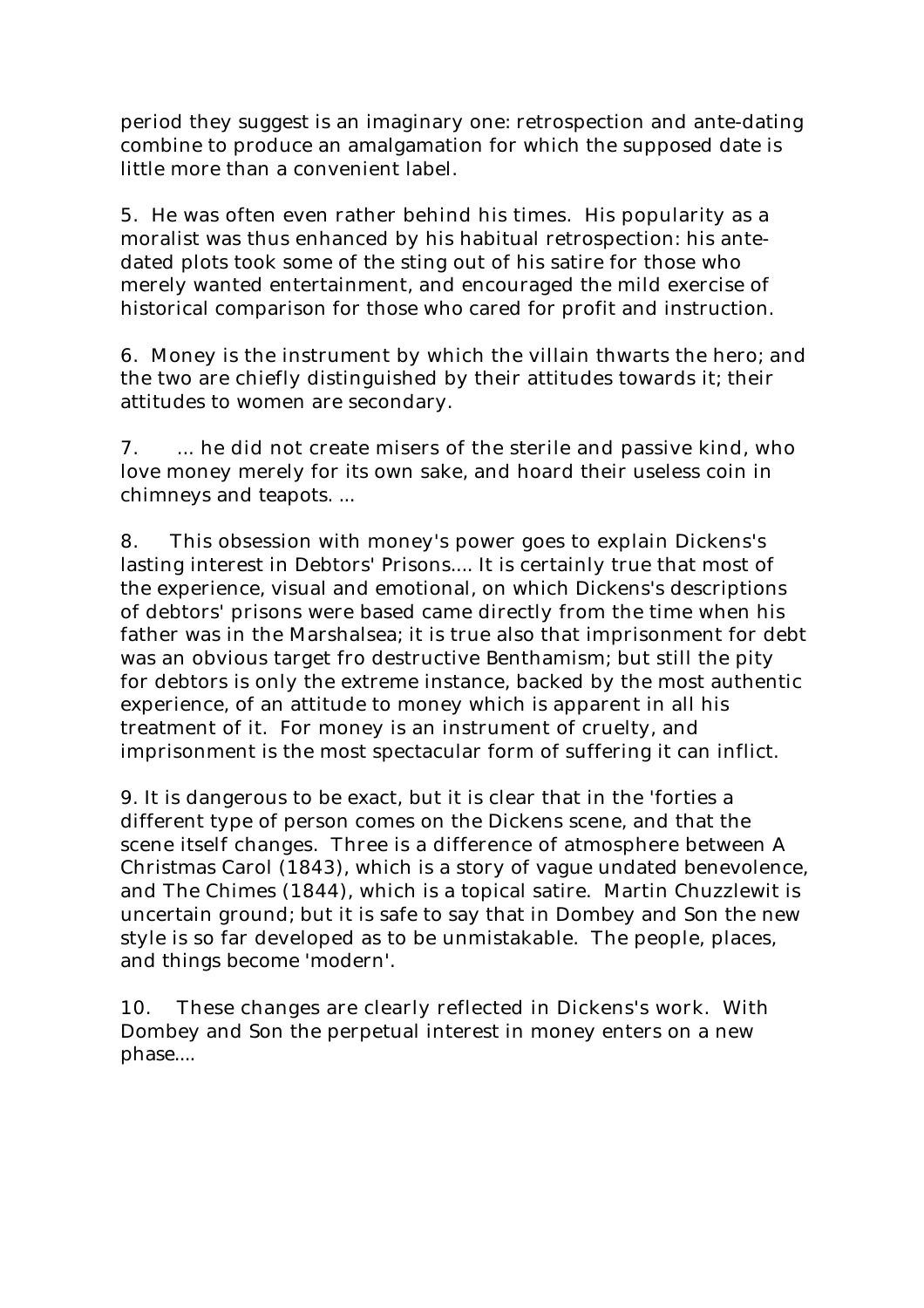11. In the earlier novels finance is very individualistic; from Dombey onwards, though the interest in money's personal power still continues, and is indeed a main theme of Great Expectations, money as a system is even more important.

12. A great deal has been written and said about Dickens as a writer for 'the people'. Yet his chief public was among the middle and lowermiddle classes, rather than among the proletarian mass. His mood and idiom were those of the class from which he came, and his morality throve upon class distinctions even when it claimed to supersede them.... It should hardly be necessary to stress the substantial truth of this judgement; but Dickens has so often been claimed as popular in other senses -- by Chesterton as if he were the leader of a kind of peasants' revolt in Bloomsbury; by Mr. Jackson as if his heart were really devoted to the uniting of the workers of the world -- that some insistence on it here, in addition to what has already been implied in other chapters, must be forgiven.

13. Dickens...was an exceedingly practical person, who thought in terms of money and getting things done: in other words, he was more concerned with administration than with politics proper.

14. ... show well enough his inquisitively morbid interest in all forms of crime and death; but they show too a kind of clerical satisfaction in the functioning of a well-run organization.

15. It is only in the 'fifties that Dickens begins to make general attacks on the central administrative departments of Government; and in this, as in other things, he was following rather than leading public opinion.

16. The paragraph is extremely important and interesting, because in it Dickens accepts the fundamental ethical and political proposition of the political economy he generally so much deplores. The interests of employers and employed must be assumed to be identical or must be destroyed. The doctrine of the identity of interests was common to the utilitarians and the economists: on the question of theory there is no real difference between Dickens and W. R. Greg: he is not in the least a Socialist.

17. But when he uses Christian imagery in describing things about which he did feel deeply it is difficult not to feel that it is a mask to conceal some inability to control or express his emotion. There was no question of deliberate hypocrisy; he accepted certain religious opinions,